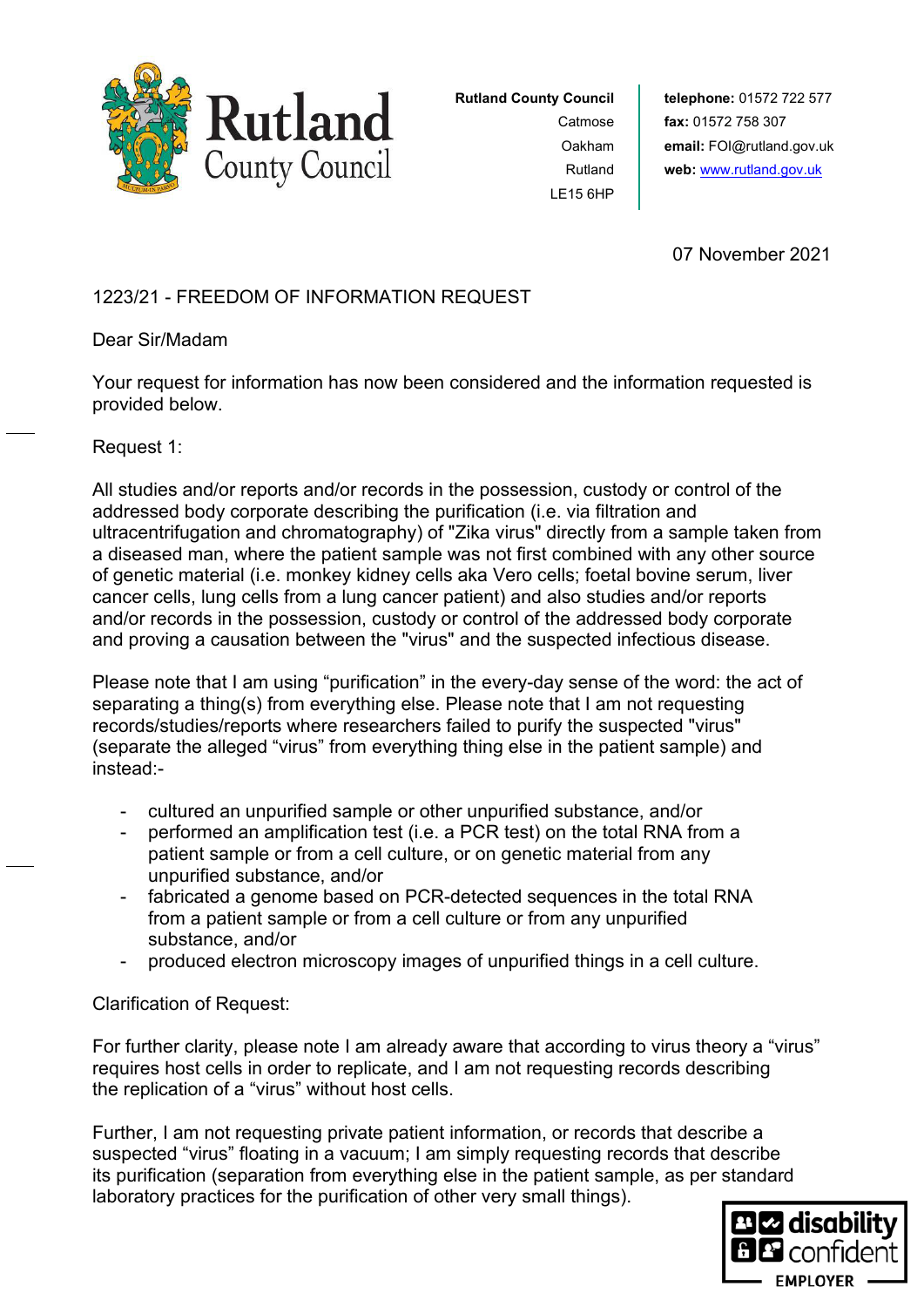Please note that my request includes any study/report matching the above description, for example (but not limited to) any published peer-reviewed study authored by anyone, anywhere.

If any records match the above description of requested records and are currently available in the public domain, please provide enough information about each record so that I may identify and access each one with certainty (i.e. title, author(s), date, journal, where the public may access it). Please provide URLs where possible.

#### Request 2:

All studies and/or reports and/or records in the possession, custody or control of the addressed body corporate describing the purification (i.e. via filtration and ultracentrifugation

and chromatography) of "HIV" aka "human immunodeficiency virus",

directly from a sample taken from a diseased man, where the patient sample was not first combined with any other source of genetic material (i.e. monkey kidney cells aka Vero cells; foetal bovine serum, liver cancer cells, lung cells from a lung cancer patient) and also studies and/or reports and/or records in the possession, custody or control of the addressed body corporate and proving a causation between the "virus" and the suspected infectious disease.

Please note that I am using "purification" in the every-day sense of the word: the act of separating a thing(s) from everything else. Please note that I am not requesting records/studies/reports where researchers failed to purify the suspected "virus" (separate the alleged "virus" from everything thing else in the patient sample) and instead:-

- cultured an un-purified sample or other un-purified substance, and/or
- performed an amplification test (i.e. a PCR test) on the total RNA from a patient sample or from a cell culture, or on genetic material from any nonpurified substance, and/or
- fabricated a genome based on PCR-detected sequences in the total RNA from a patient sample or from a cell culture or from any non-purified substance, and/or
- produced electron microscopy images of un-purified things in a cell culture.

## Clarification of Request:

For further clarity, please note I am already aware that according to virus theory a "virus" requires host cells in order to replicate, and I am not requesting records describing the replication of a "virus" without host cells.

Further, I am not requesting private patient information, or records that describe a suspected "virus" floating in a vacuum; I am simply requesting records that describe its purification (separation from everything else in the patient sample, as per standard laboratory practices for the purification of other very small things). Please note that my request includes any study/report matching the above description, for example (but not limited to) any published peer-reviewed study authored by anyone, anywhere.

If any records match the above description of requested records and are currently available in the public domain, please provide enough information about each record so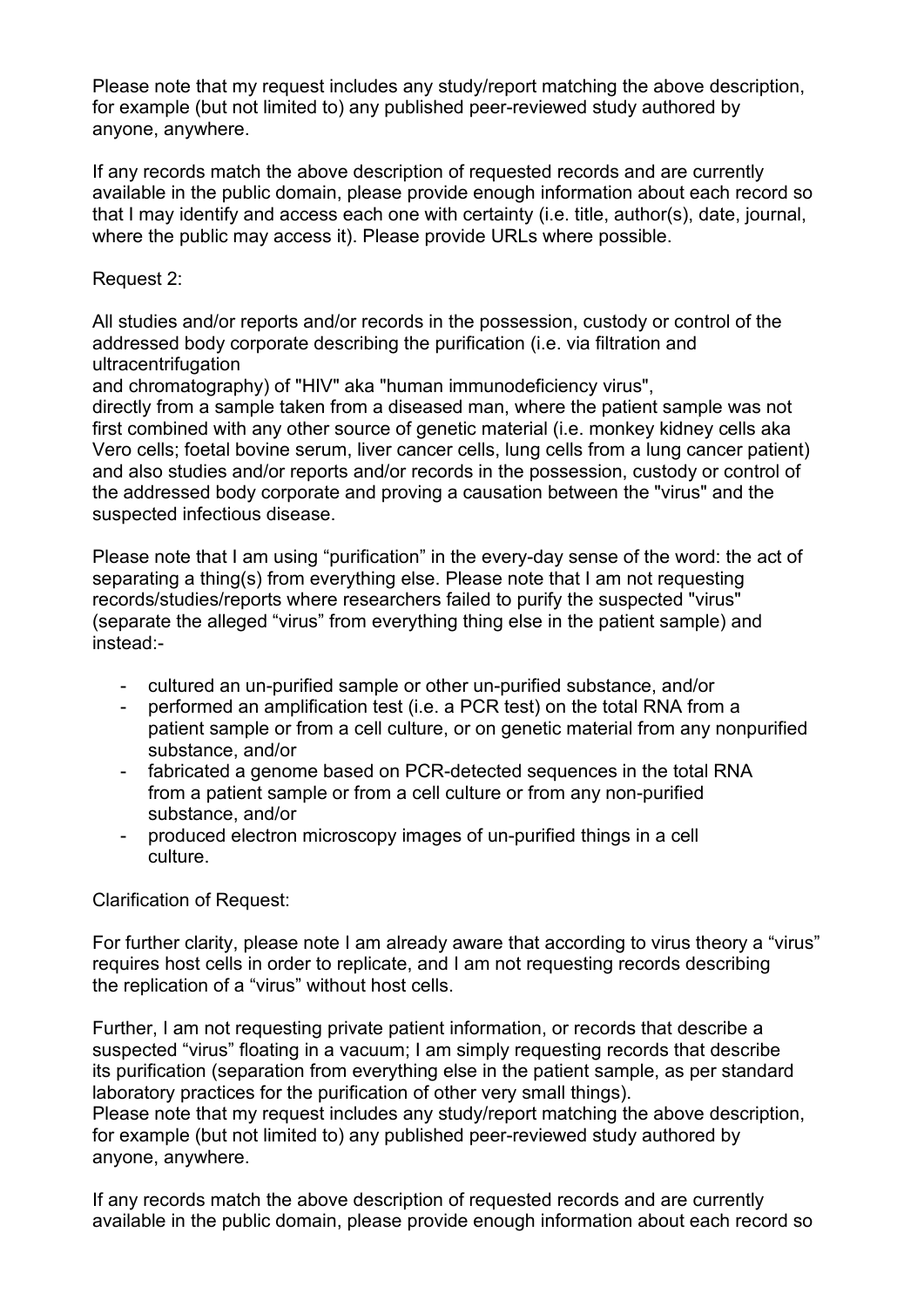that I may identify and access each one with certainty (i.e. title, author(s), date, journal, where the public may access it). Please provide URLs where possible.

Request 3:

All studies and/or reports and/or records in the possession, custody or control of the addressed body corporate describing the purification (i.e. via filtration and ultracentrifugation

and chromatography) of any "Ebolavirus" said to have caused disease in humans (i.e. the "Ebola virus", "Sudan virus", "Taï Forest virus", "Bundibugyo virus"), directly from a sample taken from a diseased man, where the patient sample was not first combined with any other source of genetic material (i.e. monkey kidney cells aka Vero cells; foetal bovine serum, liver cancer cells, lung cells from a lung cancer patient) and also studies and/or reports and/or records in the possession, custody or control of the addressed body corporate and proving a causation between the "virus" and the suspected infectious disease.

Please note that I am using "purification" in the every-day sense of the word: the act of separating a thing(s) from everything else. Please note that I am not requesting records/studies/reports where researchers failed to purify the suspected "virus" (separate the alleged "virus" from everything thing else in the patient sample) and instead:-

- cultured an unpurified sample or other unpurified substance, and/or
- performed an amplification test (i.e. a PCR test) on the total RNA from a patient sample or from a cell culture, or on genetic material from any unpurified substance, and/or
- fabricated a genome based on PCR-detected sequences in the total RNA from a patient sample or from a cell culture or from any unpurified substance, and/or
- produced electron microscopy images of unpurified things in a cell culture.

## Clarification of Request:

For further clarity, please note I am already aware that according to virus theory a "virus" requires host cells in order to replicate, and I am not requesting records describing the replication of a "virus" without host cells.

Further, I am not requesting private patient information, or records that describe a suspected "virus" floating in a vacuum; I am simply requesting records that describe its purification (separation from everything else in the patient sample, as per standard laboratory practices for the purification of other very small things). Please note that my request includes any study/report matching the above description, for example (but not limited to) any published peer-reviewed study authored by

anyone, anywhere.

If any records match the above description of requested records and are currently available in the public domain, please provide enough information about each record so that I may identify and access each one with certainty (i.e. title, author(s), date, journal, where the public may access it). Please provide URLs where possible.

## Request 4:

All studies and/or reports and/or records in the possession, custody or control of the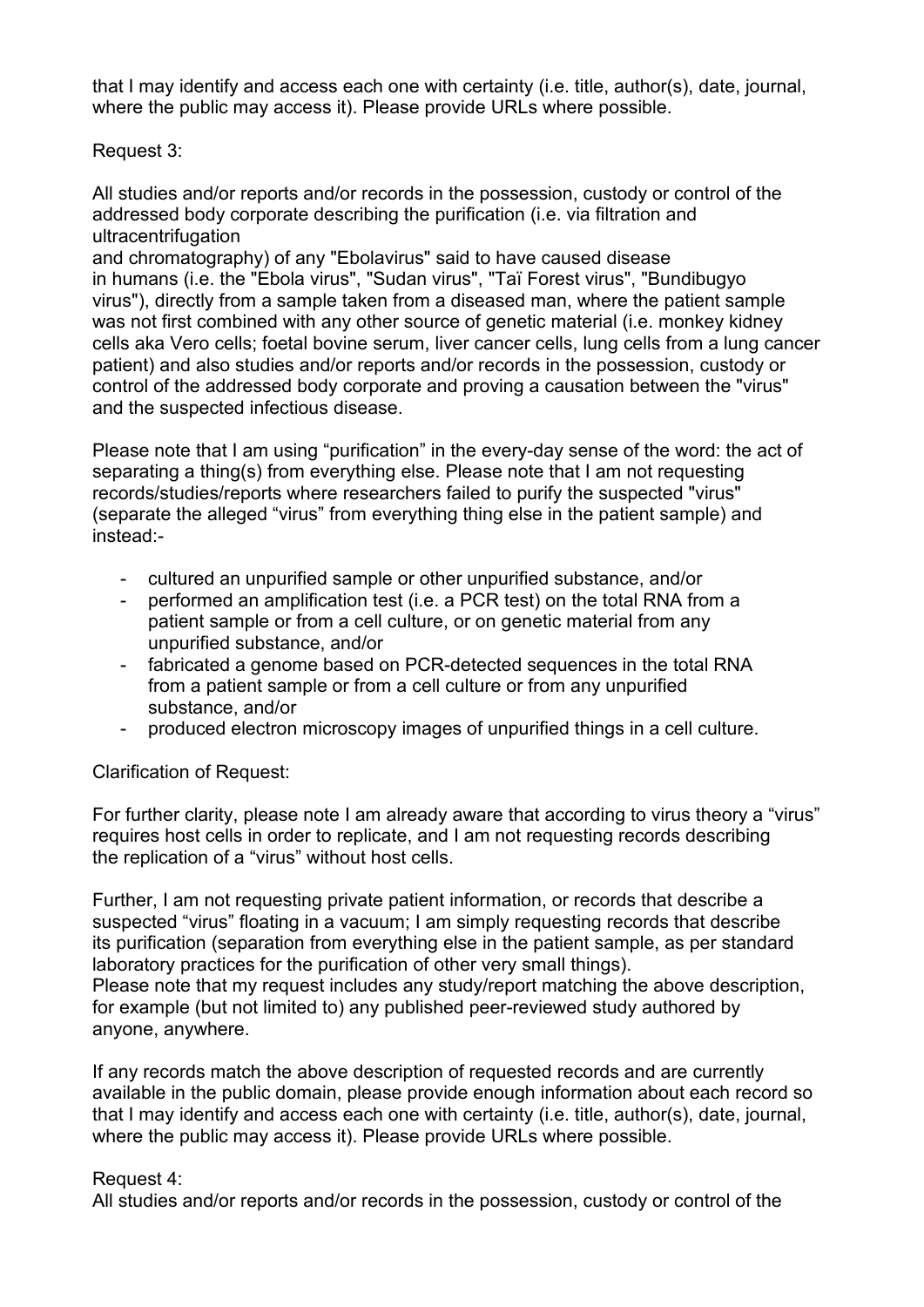addressed body corporate describing the purification (i.e. via filtration and ultracentrifugation and chromatography) of " polio "virus", directly from a sample taken from a diseased man, where the patient sample was not first combined with any other source of genetic material (i.e. monkey kidney cells aka Vero cells; foetal bovine serum, liver cancer cells, lung cells from a lung cancer patient) and also studies and/or reports and/or records in the possession, custody or control of the addressed body corporate and proving a causation between the "virus" and the suspected infectious disease.

Please note that I am using "purification" in the every-day sense of the word: the act of separating a thing(s) from everything else. Please note that I am not requesting records/studies/reports where researchers failed to purify the suspected "virus" (separate the alleged "virus" from everything thing else in the patient sample) and instead:-

- cultured an unpurified sample or other unpurified substance, and/or
- performed an amplification test (i.e. a PCR test) on the total RNA from a patient sample or from a cell culture, or on genetic material from any unpurified substance, and/or
- fabricated a genome based on PCR-detected sequences in the total RNA from a patient sample or from a cell culture or from any unpurified substance, and/or
- produced electron microscopy images of unpurified things in a cell culture.

## Clarification of Request:

For further clarity, please note I am already aware that according to virus theory a "virus" requires host cells in order to replicate, and I am not requesting records describing the replication of a "virus" without host cells.

Further, I am not requesting private patient information, or records that describe a suspected "virus" floating in a vacuum; I am simply requesting records that describe its purification (separation from everything else in the patient sample, as per standard laboratory practices for the purification of other very small things). Please note that my request includes any study/report matching the above description, for example (but not limited to) any published peer-reviewed study authored by anyone, anywhere.

If any records match the above description of requested records and are currently available in the public domain, please provide enough information about each record so that I may identify and access each one with certainty (i.e. title, author(s), date, journal, where the public may access it). Please provide URLs where possible.

#### Request 5:

All studies and/or reports and/or records in the possession, custody or control of the addressed body corporate describing the purification (i.e. via filtration and ultracentrifugation and chromatography) of " MERS (Middle East Respiratory Syndrome) "virus", directly from a sample taken from a diseased man, where the patient sample was not first combined with any other source of genetic material (i.e. monkey kidney cells aka Vero cells; foetal bovine serum, liver cancer cells, lung cells from a lung cancer patient) and also studies and/or reports and/or records in the possession, custody or control of the addressed body corporate and proving a causation between the "virus" and the suspected infectious disease.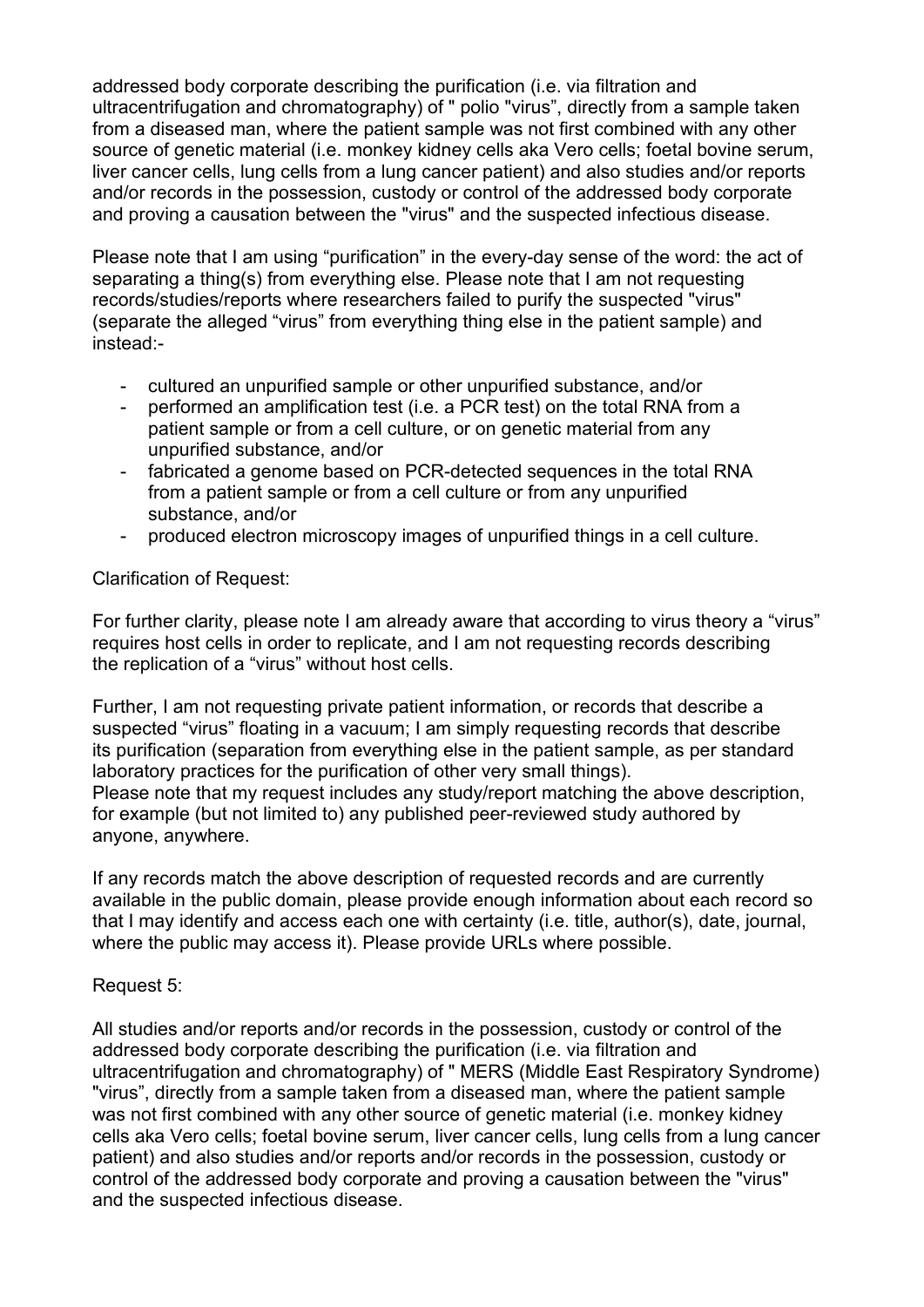Please note that I am using "purification" in the every-day sense of the word: the act of separating a thing(s) from everything else. Please note that I am not requesting records/studies/reports where researchers failed to purify the suspected "virus" (separate the alleged "virus" from everything thing else in the patient sample) and instead:-

- cultured an unpurified sample or other unpurified substance, and/or
- performed an amplification test (i.e. a PCR test) on the total RNA from a patient sample or from a cell culture, or on genetic material from any unpurified substance, and/or
- fabricated a genome based on PCR-detected sequences in the total RNA from a patient sample or from a cell culture or from any unpurified substance, and/or
- produced electron microscopy images of unpurified things in a cell culture.

#### Clarification of Request:

For further clarity, please note I am already aware that according to virus theory a "virus" requires host cells in order to replicate, and I am not requesting records describing the replication of a "virus" without host cells.

Further, I am not requesting private patient information, or records that describe a suspected "virus" floating in a vacuum; I am simply requesting records that describe its purification (separation from everything else in the patient sample, as per standard laboratory practices for the purification of other very small things). Please note that my request includes any study/report matching the above description, for example (but not limited to) any published peer-reviewed study authored by anyone, anywhere.

If any records match the above description of requested records and are currently available in the public domain, please provide enough information about each record so that I may identify and access each one with certainty (i.e. title, author(s), date, journal, where the public may access it). Please provide URLs where possible.

#### Request 6:

All studies and/or reports and/or records in the possession, custody or control of the addressed body corporate describing the purification (i.e. via filtration and ultracentrifugation

and chromatography) of a "virus" addressed by any vaccine on either the childhood or adult U.K. "immunization schedule", directly from a sample taken from a diseased man, where the patient sample was not first combined with any other source of genetic material (i.e. monkey kidney cells aka Vero cells; foetal bovine serum, liver cancer cells, lung cells from a lung cancer patient) and also studies and/or reports and/or records in the possession, custody or control of the addressed body corporate and proving a causation between the "virus" and the suspected infectious disease.

Please note that I am using "purification" in the every-day sense of the word: the act of separating a thing(s) from everything else. Please note that I am not requesting records/studies/reports where researchers failed to purify the suspected "virus" (separate the alleged "virus" from everything thing else in the patient sample) and instead:-

- cultured an unpurified sample or other unpurified substance, and/or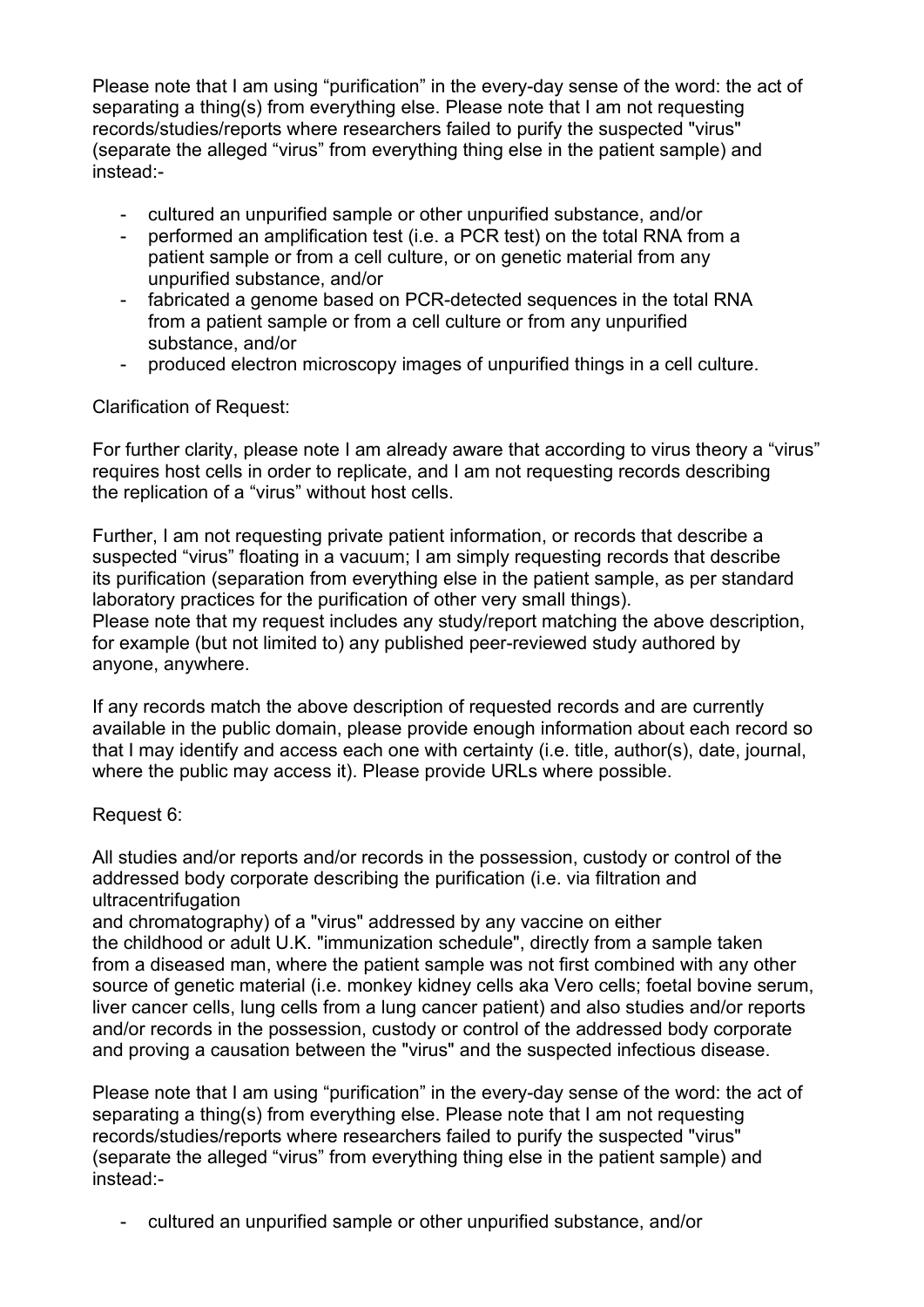- performed an amplification test (i.e. a PCR test) on the total RNA from a patient sample or from a cell culture, or on genetic material from any unpurified substance, and/or
- fabricated a genome based on PCR-detected sequences in the total RNA from a patient sample or from a cell culture or from any unpurified substance, and/or
- produced electron microscopy images of unpurified things in a cell culture.

#### Clarification of Request:

For further clarity, please note I am already aware that according to virus theory a "virus" requires host cells in order to replicate, and I am not requesting records describing the replication of a "virus" without host cells.

Further, I am not requesting private patient information, or records that describe a suspected "virus" floating in a vacuum; I am simply requesting records that describe its purification (separation from everything else in the patient sample, as per standard laboratory practices for the purification of other very small things). Please note that my request includes any study/report matching the above description, for example (but not limited to) any published peer-reviewed study authored by anyone, anywhere.

If any records match the above description of requested records and are currently available in the public domain, please provide enough information about each record so that I may identify and access each one with certainty (i.e. title, author(s), date, journal, where the public may access it). Please provide URLs where possible.

#### Request 7:

All studies and/or reports and/or records in the possession, custody or control of the addressed body corporate describing the purification (i.e. via filtration and ultracentrifugation

and chromatography) of a "measles virus", directly from a sample taken from a diseased man, where the patient sample was not first combined with any other source of genetic material (i.e. monkey kidney cells aka Vero cells; foetal bovine serum, liver cancer cells, lung cells from a lung cancer patient) and also studies and/or reports and/or records in the possession, custody or control of the addressed body corporate and proving a causation between "measles virus" and the suspected infectious disease.

Please note that I am using "purification" in the every-day sense of the word: the act of separating a thing(s) from everything else. Please note that I am not requesting records/studies/reports where researchers failed to purify the suspected " measles virus" (separate the alleged "virus" from everything thing else in the patient sample) and instead:-

- cultured an unpurified sample or other unpurified substance, and/or
- performed an amplification test (i.e. a PCR test) on the total RNA from a patient sample or from a cell culture, or on genetic material from any unpurified substance, and/or
- fabricated a genome based on PCR-detected sequences in the total RNA from a patient sample or from a cell culture or from any unpurified substance, and/or
- produced electron microscopy images of unpurified things in a cell culture.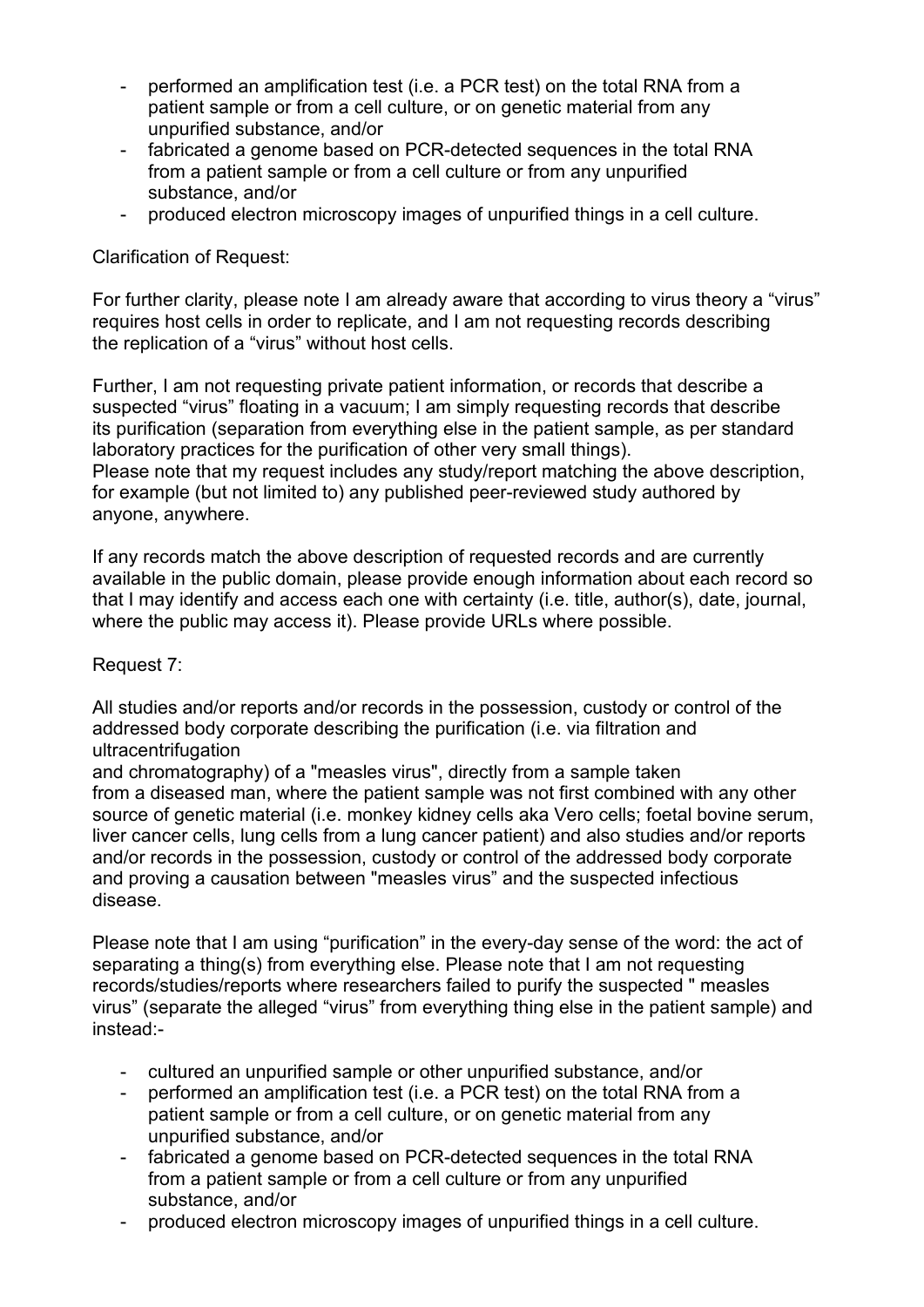#### Clarification of Request:

For further clarity, please note I am already aware that according to virus theory a "virus" requires host cells in order to replicate, and I am not requesting records describing the replication of a "virus" without host cells.

Further, I am not requesting private patient information, or records that describe a suspected "virus" floating in a vacuum; I am simply requesting records that describe its purification (separation from everything else in the patient sample, as per standard laboratory practices for the purification of other very small things). Please note that my request includes any study/report matching the above description, for example (but not limited to) any published peer-reviewed study authored by anyone, anywhere.

If any records match the above description of requested records and are currently available in the public domain, please provide enough information about each record so that I may identify and access each one with certainty (i.e. title, author(s), date, journal, where the public may access it). Please provide URLs where possible.

#### Request 8:

All studies and/or reports and/or records in the possession, custody or control of the addressed body corporate describing the purification (i.e. via filtration and ultracentrifugation and chromatography) of "HPV" aka "Human Papillomavirus", directly from a sample taken from a diseased man, where the patient sample was not first combined with any other source of genetic material (i.e. monkey kidney cells aka Vero cells; foetal bovine serum, liver cancer cells, lung cells from a lung cancer patient) and also studies and/or reports and/or records in the possession, custody or control of the addressed body corporate and proving a causation between "HPV" aka "Human Papillomavirus" and the suspected infectious disease.

Please note that I am using "purification" in the every-day sense of the word: the act of separating a thing(s) from everything else. Please note that I am not requesting records/studies/reports where researchers failed to purify the suspected "Human Papillomavirus" (separate the alleged "virus" from everything thing else in the patient sample) and instead:-

- cultured an unpurified sample or other unpurified substance, and/or
- performed an amplification test (i.e. a PCR test) on the total RNA from a patient sample or from a cell culture, or on genetic material from any unpurified substance, and/or
- fabricated a genome based on PCR-detected sequences in the total RNA from a patient sample or from a cell culture or from any unpurified substance, and/or
- produced electron microscopy images of unpurified things in a cell culture.

#### Clarification of Request:

For further clarity, please note I am already aware that according to virus theory a "virus" requires host cells in order to replicate, and I am not requesting records describing the replication of a "virus" without host cells.

Further, I am not requesting private patient information, or records that describe a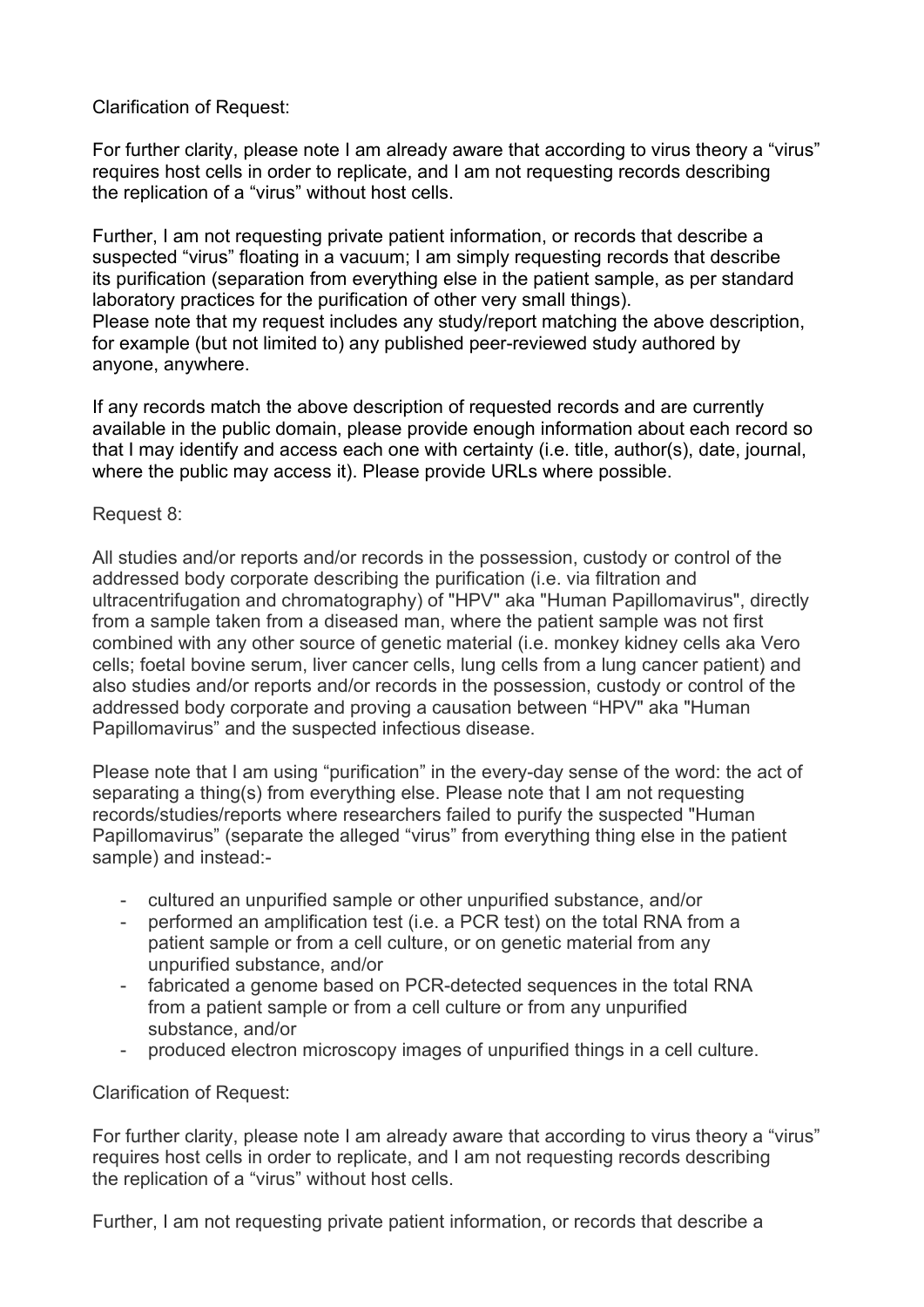suspected "virus" floating in a vacuum; I am simply requesting records that describe its purification (separation from everything else in the patient sample, as per standard laboratory practices for the purification of other very small things). Please note that my request includes any study/report matching the above description, for example (but not limited to) any published peer-reviewed study authored by anyone, anywhere.

If any records match the above description of requested records and are currently available in the public domain, please provide enough information about each record so that I may identify and access each one with certainty (i.e. title, author(s), date, journal, where the public may access it). Please provide URLs where possible.

#### Request 9:

All studies and/or reports and/or records in the possession, custody or control of the addressed body corporate describing the purification (i.e. via filtration and ultracentrifugation and chromatography) of "influenza virus", directly from a sample taken from a diseased man, where the patient sample was not first combined with any other source of genetic material (i.e. monkey kidney cells aka Vero cells; foetal bovine serum, liver cancer cells, lung cells from a lung cancer patient) and also studies and/or reports and/or records in the possession, custody or control of the addressed body corporate and proving a causation between "influenza virus" and the suspected infectious disease.

Please note that I am using "purification" in the every-day sense of the word: the act of separating a thing(s) from everything else. Please note that I am not requesting records/studies/reports where researchers failed to purify the suspected "influenza virus" (separate the alleged "virus" from everything thing else in the patient sample) and instead:-

- cultured an unpurified sample or other unpurified substance, and/or
- performed an amplification test (i.e. a PCR test) on the total RNA from a patient sample or from a cell culture, or on genetic material from any unpurified substance, and/or
- fabricated a genome based on PCR-detected sequences in the total RNA from a patient sample or from a cell culture or from any unpurified substance, and/or
- produced electron microscopy images of unpurified things in a cell culture.

## Clarification of Request:

For further clarity, please note I am already aware that according to virus theory a "virus" requires host cells in order to replicate, and I am not requesting records describing the replication of a "virus" without host cells.

Further, I am not requesting private patient information, or records that describe a suspected "virus" floating in a vacuum; I am simply requesting records that describe its purification (separation from everything else in the patient sample, as per standard laboratory practices for the purification of other very small things). Please note that my request includes any study/report matching the above description,

for example (but not limited to) any published peer-reviewed study authored by anyone, anywhere.

If any records match the above description of requested records and are currently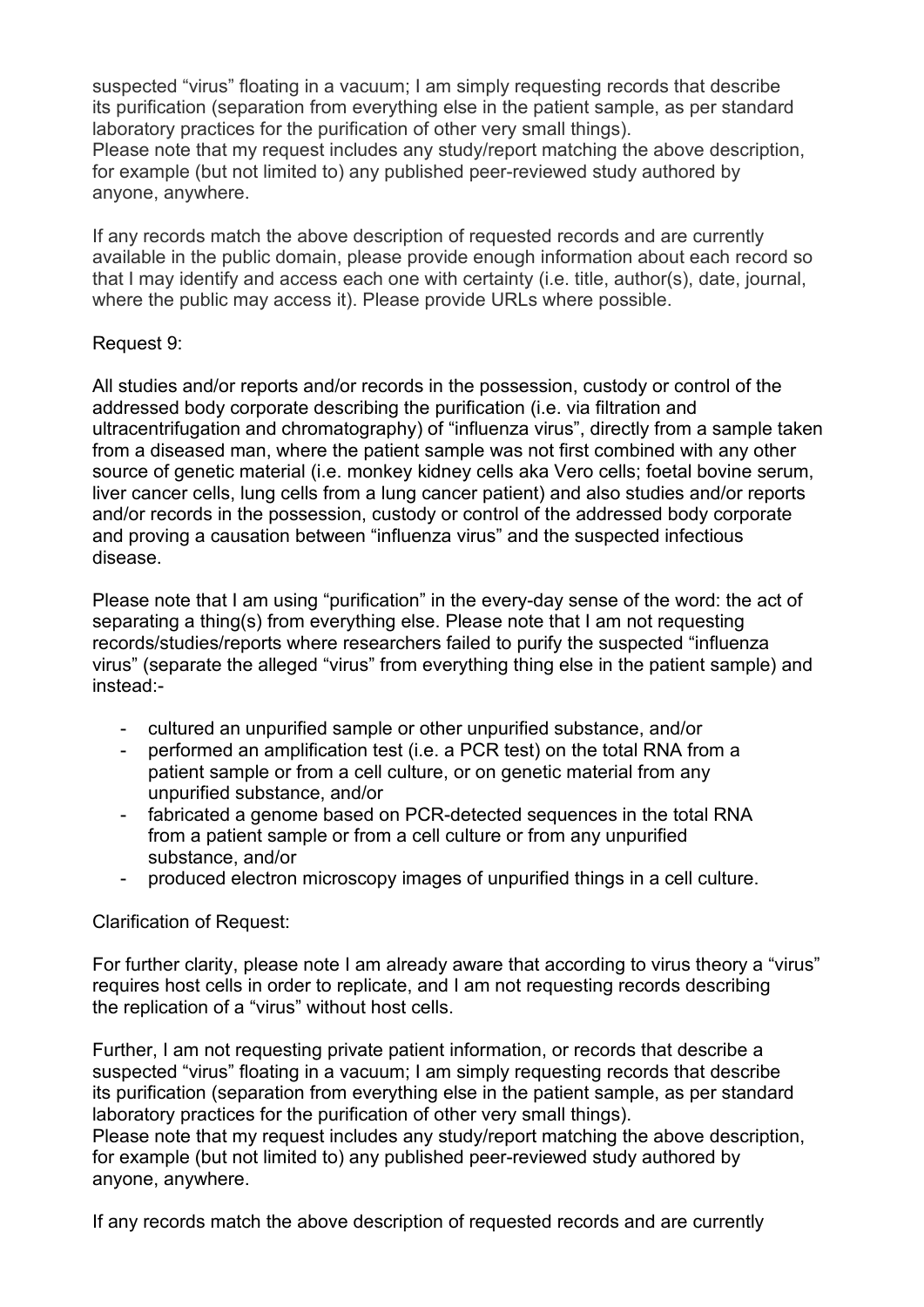available in the public domain, please provide enough information about each record so that I may identify and access each one with certainty (i.e. title, author(s), date, journal, where the public may access it). Please provide URLs where possible.

#### Request 10:

All studies and/or reports and/or records in the possession, custody or control of the addressed body corporate describing the purification (i.e. via filtration and ultracentrifugation and chromatography) of SARS-COV-1, as well as any of the other common cold associated coronavirus's directly from a sample taken from a diseased man, where the patient sample was not first combined with any other source of genetic material (i.e. monkey kidney cells aka Vero cells; foetal bovine serum, liver cancer cells, lung cells from a lung cancer patient) and also studies and/or reports and/or records in the possession, custody or control of the addressed body corporate and proving the causation link between Sars-Cov-1 and the suspected infectious disease.

Please note that I am using "purification" in the every-day sense of the word: the act of separating a thing(s) from everything else. Please note that I am not requesting records/studies/reports where researchers failed to purify the suspected "virus" SARSCoV-1 or any of the other common cold associated coronavirus's (separate the alleged "virus" from everything thing else in the patient sample) and instead:-

- cultured an unpurified sample or other unpurified substance, and/or
- performed an amplification test (i.e. a PCR test) on the total RNA from a patient sample or from a cell culture, or on genetic material from any unpurified substance, and/or
- fabricated a genome based on PCR-detected sequences in the total RNA from a patient sample or from a cell culture or from any unpurified substance, and/or
- produced electron microscopy images of unpurified things in a cell culture.

## Clarification of Request:

For further clarity, please note I am already aware that according to virus theory a "virus" requires host cells in order to replicate, and I am not requesting records describing the replication of a "virus" without host cells.

Further, I am not requesting private patient information, or records that describe a suspected "virus" floating in a vacuum; I am simply requesting records that describe its purification (separation from everything else in the patient sample, as per standard laboratory practices for the purification of other very small things). Please note that my request includes any study/report matching the above description, for example (but not limited to) any published peer-reviewed study authored by anyone, anywhere.

If any records match the above description of requested records and are currently available in the public domain, please provide enough information about each record so that I may identify and access each one with certainty (i.e. title, author(s), date, journal, where the public may access it). Please provide URLs where possible.

## Response:

Rutland County Council does not hold this information.